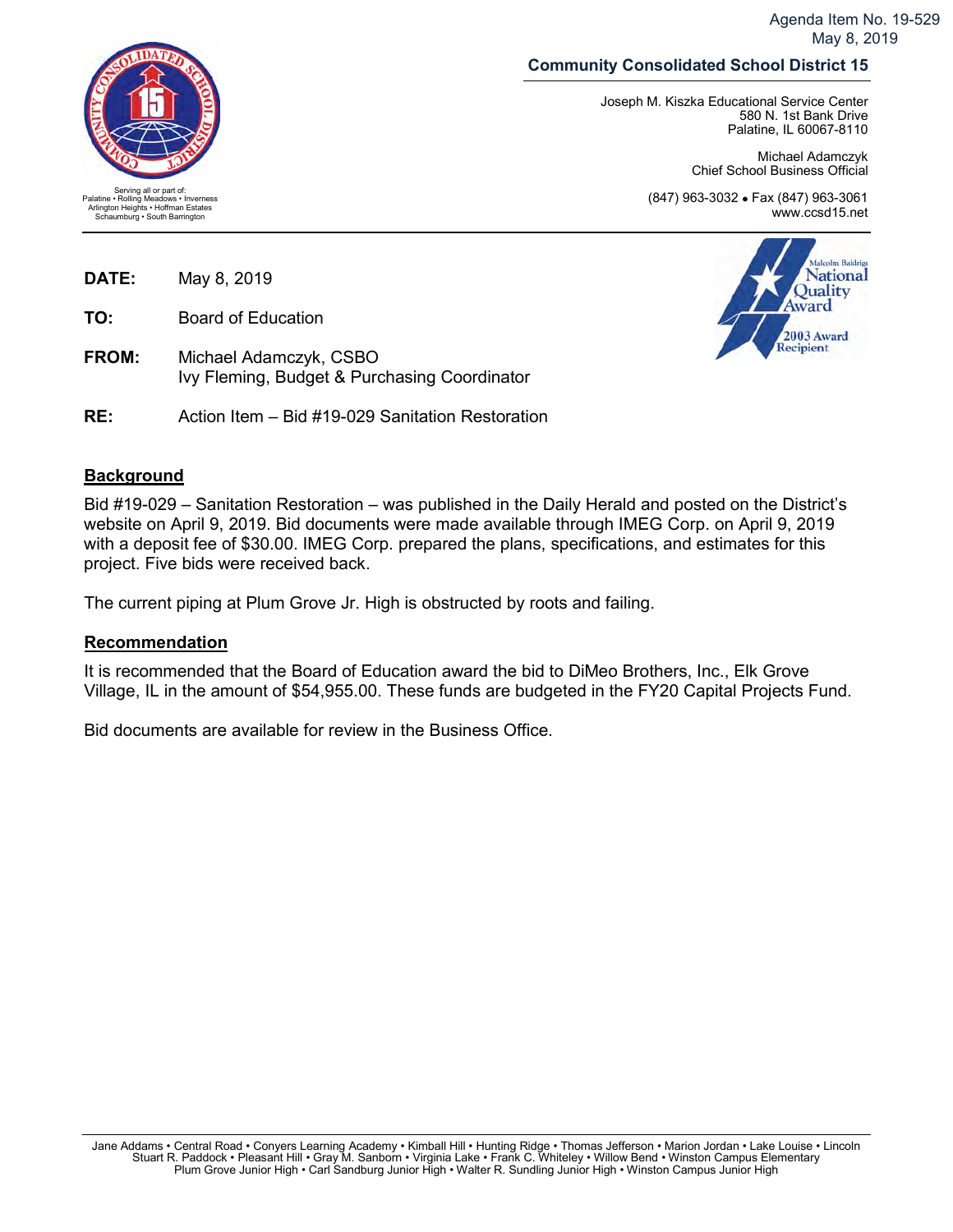

April 30, 2019

Michael M Adamczyk, SFO Comm. Consolidated School District 15 580 N. 1st Bank Drive Palatine, Illinois 60067

RE: Plum Grove Jr. High Sanitation Restoration IMEG #18001559.00

Dear Michael:

Bids were opened and read for the above referenced project at 11:30 A.M. on April 24, 2019 and Concept Plumbing was the low bidder with a Base Bid of \$47,547.00. DiMeo Brothers, Inc. was second with a Base Bid \$54,995.00, bid tabulation is attached.

Both companies are reputable and capable of completing the work. In checking referrals, it was discovered that Concept Plumbing had several projects last year that were not completed on time and had subcontractor issues. DiMeo Brothers, Inc. projects were completed on time. This project is located in a play area therefore timely completion is important.

We, therefore, recommend awarding the Base Bid to DiMeo Brothers, Inc. in the amount of \$54,955.00.

Sincerely,

 $1/2.72$ 

Harlan M. Doland, PE, PLS Senior Principal / Client Executive harlan.m.doland@imegcorp.com

HMD/rlk Document7